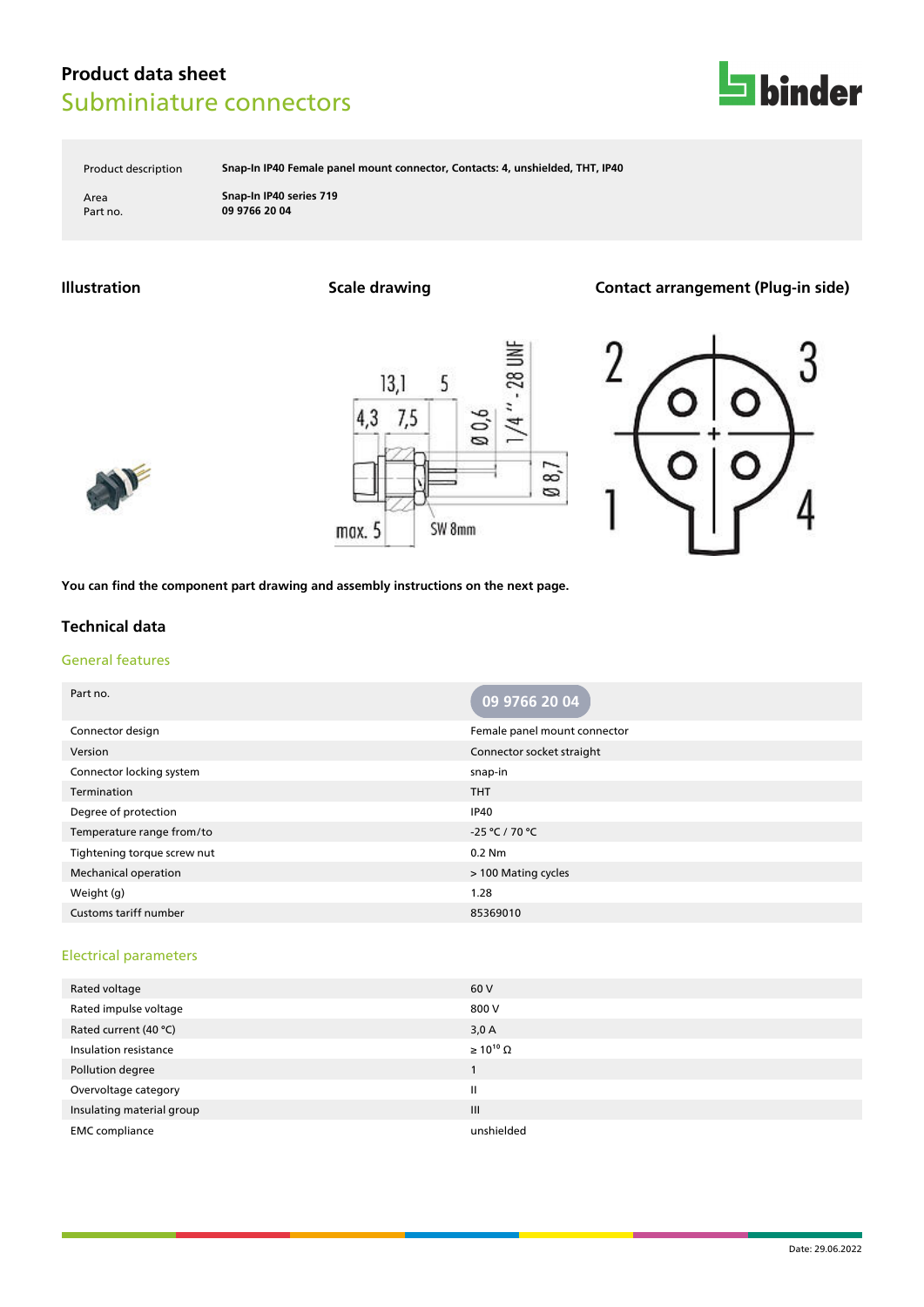

Product description **Snap-In IP40 Female panel mount connector, Contacts: 4, unshielded, THT, IP40**

Area **Snap-In IP40 series 719** Part no. **09 9766 20 04**

#### Material

| Housing material      | PA                        |
|-----------------------|---------------------------|
| Contact body material | PA                        |
| Contact material      | CuSn (bronze)             |
| Contact plating       | Au (gold)                 |
| <b>REACH SVHC</b>     | CAS 7439-92-1 (Lead)      |
| SCIP number           | SCIP-number not available |

#### Classifications

| eCl@ss 11.1     | 27-44-01-09 |
|-----------------|-------------|
| <b>ETIM 7.0</b> | EC003569    |

### **Component part drawing**

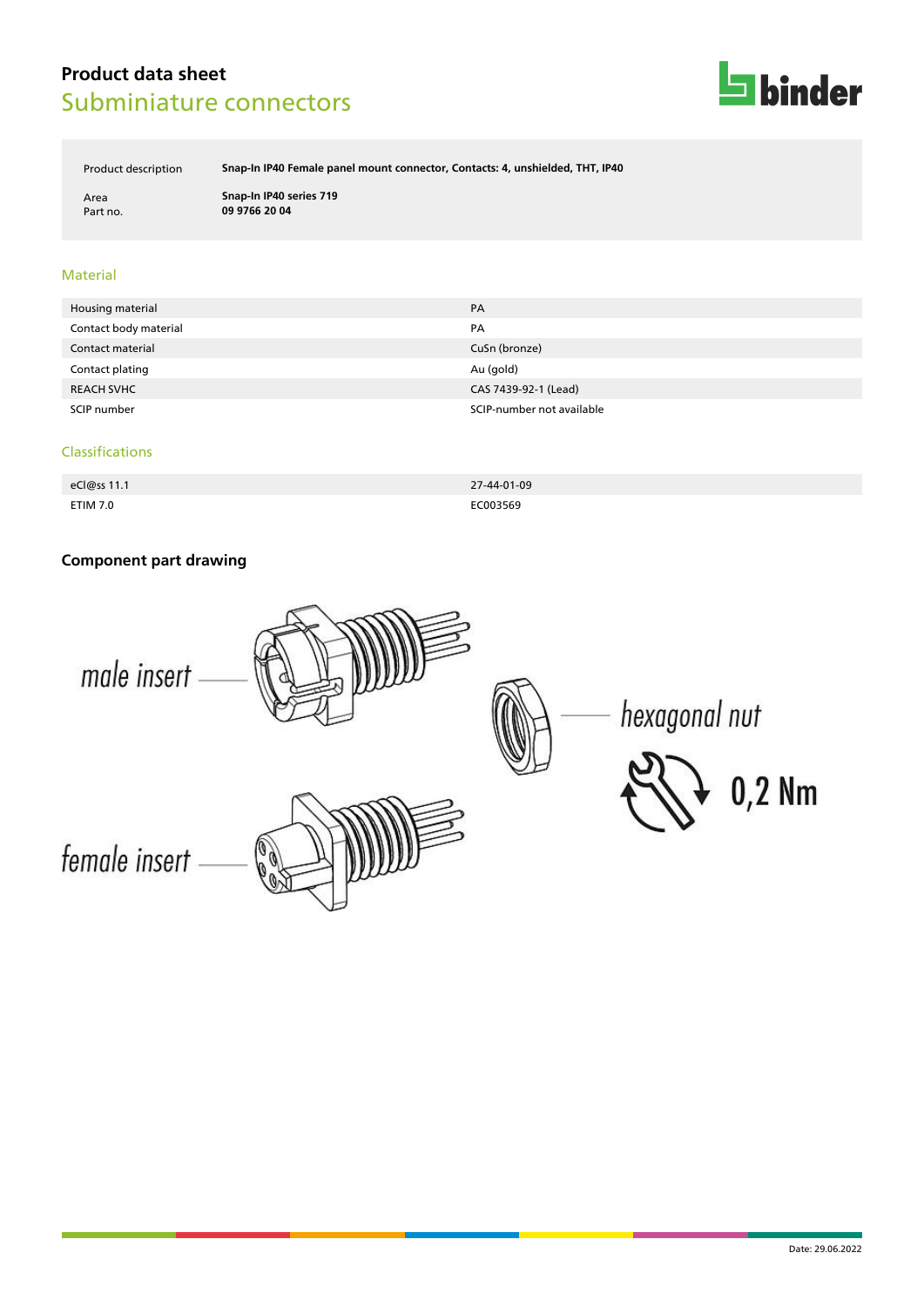

Product description **Snap-In IP40 Female panel mount connector, Contacts: 4, unshielded, THT, IP40**

Area **Snap-In IP40 series 719** Part no. **09 9766 20 04**

### **Assembly instructions / Panel cut-out**